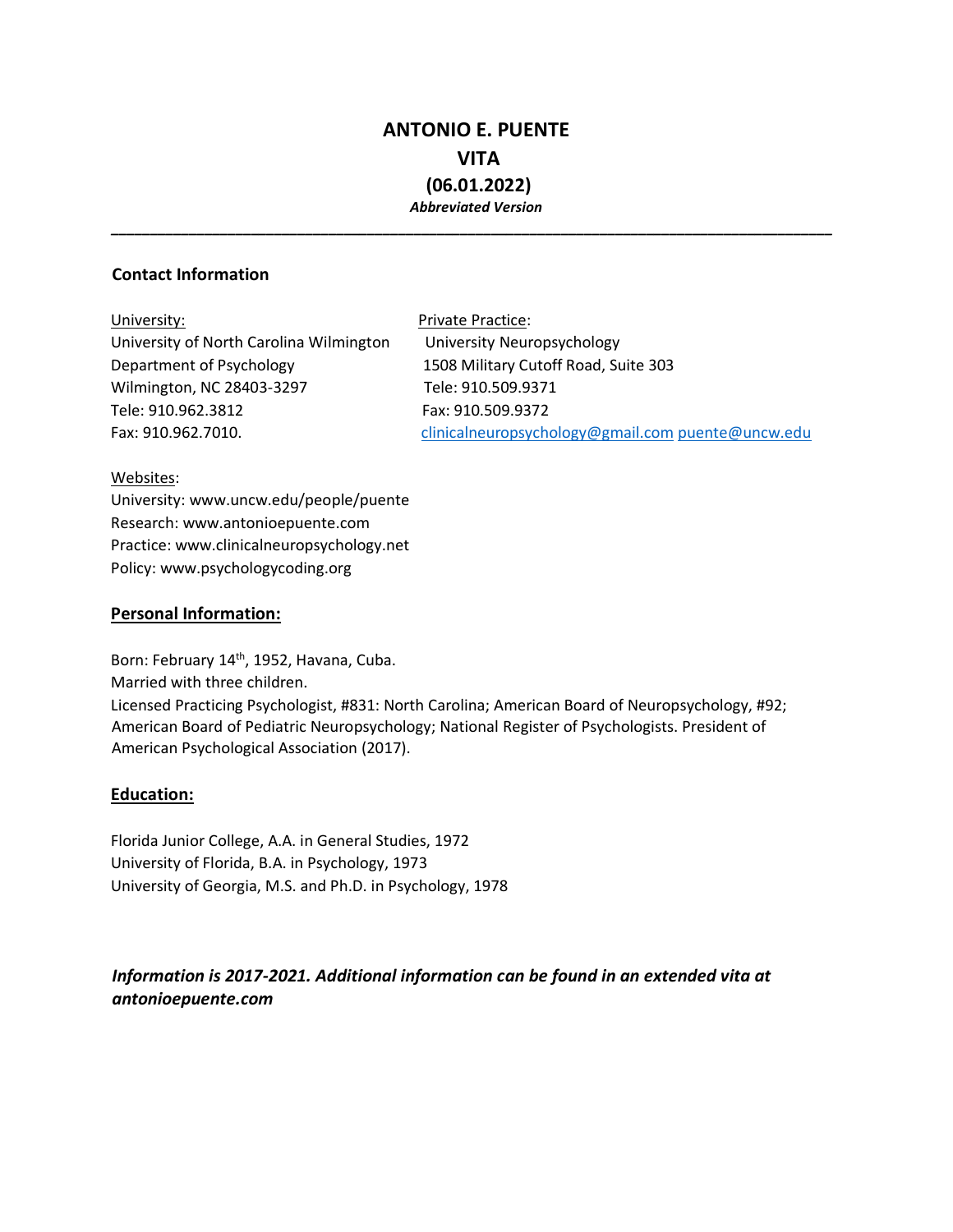## **Appointments and Positions:**

University of North Carolina Wilmington: Visiting Assistant (1981), Assistant Professor (1982), Associate Professor (1986), Professor of Psychology (1990-Present), Founder and Director, Centro Hispano (20052007). University Neuropsychology: Private Practice in Clinical Neuropsychology (1982-Present). Universidad de Granada (Spain): Visiting Professor of Psychology (1988-Present). University of California, Los Angeles: Visiting Professor of Psychology (2009-Present). Moscow State University: Honorary Professor of Psychology (2017-Present).

Autonoma Universidad de Perú: Honorary Professor of Psychology (2017-Present).

## **Committees and Boards:**

American Psychological Association, Advocacy Coordinating Committee, *Co-chair* (2019-2020) Board of Trustees, American Psychological Foundation (2019-Present) Board of Trustees, Albizu University (2019-Present) American Psychological Association, Healthcare Finance Committee (2020-Present) Executive Committee, Albizu University (2020-Present) Secretary of the Board, Albizu University (2020-Present) Department of Psychology at the University of Florida, Advisory Board (2021-Present) APA Committee of Teachers of Psychology in Secondary Schools, College Faculty Representative (2021- 2023)

# **Honors and Awards:**

Socio Honorario de la Sociedad Andaluza de Neuropsicología (2017) Socio Honorario de la Socieda de Psicologia de Peru (2017) Spanish Forensic Neuropsychological Association Lifetime Achievement Award (2017) Andalucian Neuropsychology Association, Honorary Member (2018) National Academy of Psychology, India, Honorary Member (2018) Peruvian Psychological Association, Honorary Member (2018) Hispanic Neuropsychological Society Fellow (2019) Psi Beta Outstanding Contribution (2019) Psi Chi Distinguished Psychologist (2019) Sociedad Interamerican de Psicología Interamerican Award (2019) Business of Rehabilitation Award from the Society for Rehabilitation Psychology (2020) Lifetime Achievement Award Catalunya Psychological Association: Spain (2020) Lifetime Achievement in Cultural Neuropsychology Award: Hispanic Neuropsychological Society (2020) Spanish Society for Forensic Neuropsychology Honorary Member (2020) U.S. Department of Veterans Affairs Prevents Task Force (2020-Present) Raymond D. Fowler Award for Outstanding Contributions to APA, American Psychological Association (2021)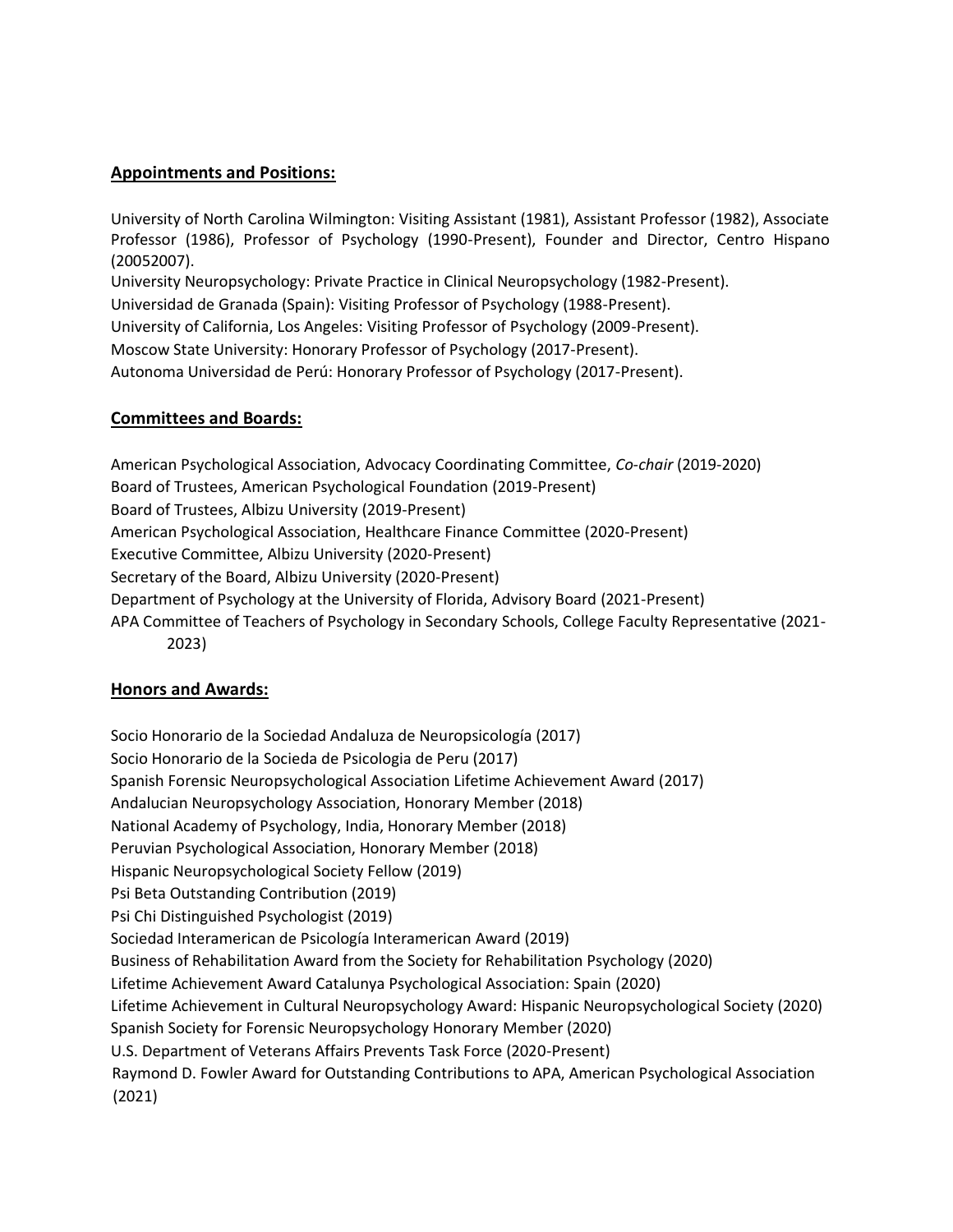# **Membership and Professional Affiliations:**

American Psychological Association (1976-Present): Member: 1, 2, 6, 18, 19, 22, 26, 31, 38, 40, 42, 45, 52, 55 Fellow: 1, 2, 6, 31, 40, 42, 45, 52, 55 APA President Elect (2016) APA President (2017) APA Past President (2018) APA Co-Chair Advocacy Coordinating Committee (2019) APA Past Chair Advocacy (2020) APA President Elect of Division Six (2020) APA President Elect of Division Fifty-Two (2021) Psi Chi (1974-Present) North Carolina Psychological Association, Member (1983-Present) Cape Fear Psychological Association, Founding Member (1984-Present) Latin American Neuropsychological Society (1991-Present) Sociedad Interamericana de Psicología (1993-Present) International Neuropsychological Society (1995-Present) National Academies of Practice (2005-Present) National Register Health Service Psychologist (2017-Present)

# **Publications:**

Books Wertheimer, M., & Puente, A. E. (2020). *A brief history of psychology*. Routledge Press.

# Forewords and Prefaces

Puente, A. E. (2019). Epilogue. In C. Block (Ed.), *From becoming a clinical neuropsychologist to what a clinical neuropsychologist will be.* APA Press.

- Puente, A. E. (2020). Foreword. In C. G. O'Boyle (Ed.), *History of psychology: A cultural perspective.*  Routledge Press.
- Puente, A. E. (2020). Foreword. In D. G. Nemeth & J. Glozman (Eds.), *Evaluation and treatment of neuropsychologically compromised children* (pp. xxvii–xxviii). Academic Press.
- Puente, A. E. (2021). Foreword: What it means to be a neuropsychologist in an evolving field. In C. Block (Ed.), *The neuropsychologist's roadmap: A training and career guide.* American Psychological Association.

# Book Chapters

- Portillo Reyes, V., Krishnamurthy, R., & Puente, A. E. (2018). Age as diversity in psychological assessment. In S. R. Smith & R. Krishnamurthy (Eds.), *Diversity-sensitive personality assessment* (pp. 203–219). Routledge Press.
- Melikyan, Z. A., Agranovich, A. V., & Puente, A. E. (2019). Fairness in psychological testing. In G. Goldstein, D. N. Allen, & J. DeLuca (Eds.), *Handbook for psychological assessment* (pp. 551– 572). Elsevier Academic Press.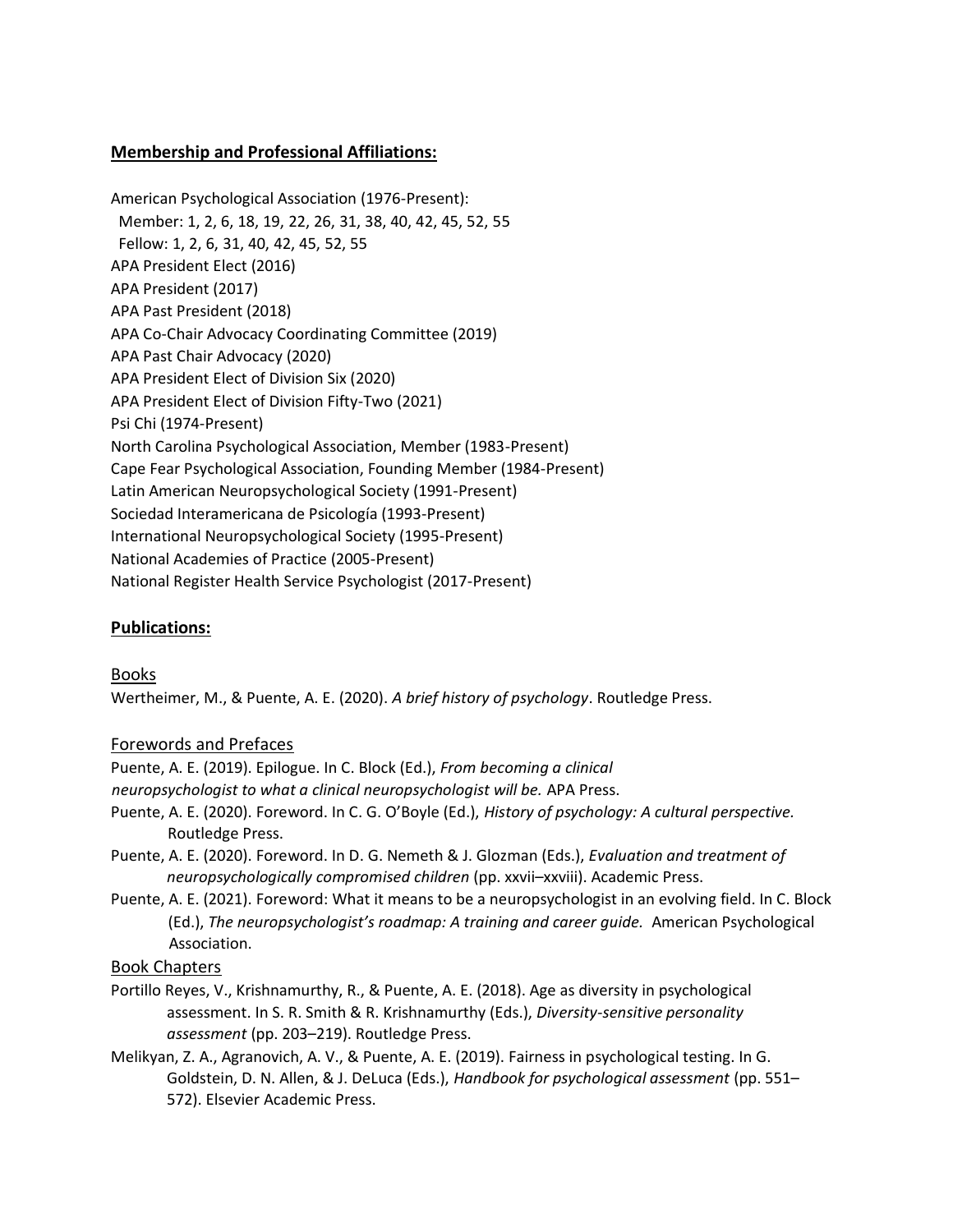- DeLeon, P. H., De Oliveira, F. P., & Puente, A. E. (2019). Future directions in theory, research, practice, and policy. In S. M. Evans & K. M. Carpenter (Eds.), *APA handbook of psychopharmacology* (pp. 709–723). American Psychological Association.
- Fasfous, A., Daugherty, J. C., Puente, A. E. (2020). Using empirically supported assessments with cultural minority clients: Are they effective? In L. T. Benuto, F. Gonzalez, & J. Singer (Eds.), *Handbook of cultural factors in behavioral health: A guide for the helping professional (pp.* 53[–](http://antonioepuente.com/wp-content/uploads/2013/01/1976.-Dolphins-Article-1976.pdf)[61](http://antonioepuente.com/wp-content/uploads/2013/01/1976.-Dolphins-Article-1976.pdf)). Springer.
- Puente, A. E. (2020). Viewing Compromised Children from a Neuropsychological Perspective Synopsis. In *Children, society and future: Collection of research papers*. *III Congress on Mental Health: Meeting the needs of the XXI century, Vol. 1* (pp. 292–294). KNORUS.
- Puente, A. E., Kuwabara, H., & Mejia, A. (2020). Monolingualism, bilingualism, multilingualism. In B. J. Carducci (Editor-in-Chief), J. S. Mio, & R. E. Riggio (Vol. IV, Ed. 1), *The Wiley-Blackwell encyclopedia of personality and individual differences* (pp. 215–220). John Wiley & Sons Ltd.
- Puente, A. E., Lazarus, T., Pérez-García, M., & Glozman, J. (in press). Neurocognitive disorders. In G. M. Reed, P. R. L. Ritchie, A. Maercker, & T. J. Rebello (Eds.), *A psychological approach using the ICD11 as a framework.* American Psychological Association Press.
- Puente, A. E. (in press). Neuropsychology of aging: History, basic concepts, and paradigms. In K. M. de Almondes & C. H. Lopes Alvas (Eds.), *Como evaluar en neuropsicología del envejecimiento.*  Hogrefe Publishing Company.

#### Journal Articles (Peer Reviewed)

- Daugherty, J. C., Puente, A. E., Fasfous, A. F., Hidalgo-Ruzzante, N., & Pérez-Garcia, M. (2017). Diagnostic mistakes of culturally diverse individuals when using North American neuropsychological tests. *Applied Neuropsychology: Adult*, *24*(1), 16–22.
- Puente, A. E., Mejia, A. M., & Kuwabara, H. C. (2017). A complex case of trilingual, tri cultural, biracial, and multiple medical comorbidities*. Journal of Pediatric Neuropsychology, 3,* 156–169.
- Roebuck-Spencer, T. M., Glen, T., Puente, A. E., Denney, R. L., Ruff, R. M., Hostetter, G., & Bianchini, K. J. (2017). Cognitive screening tests versus comprehensive neuropsychological test batteries: A national academy of neuropsychology education paper. *Archives of Clinical Neuropsychology, 32*(4), 491–498.
- Al-Joudi, H., Ahmed, F., Perez, M., & Puente, A. E. (2017). Neuropsychological measures in the Arab world: a systematic review. *Neuropsychology Review, 27*(2), 158–173.
- Puente, A. E. (2017). Re-conceptualizing Post-Traumatic Stress Disorder as a اضطراب ما بعد الصدمة كحالة نفسية - عصبية: نظرية بدي ل // condition neuropsychological ة. *Bethlehem University Journal, 34*, 105–112.
- Puente, A. E., Sekely, A., Chen, C., & Wang, Y. (2020). Development of a large outpatient psychological dataset of Marines and Navy personnel. *Archives of Scientific Psychology, 8,* 15–33.
- Bilder, R., Postal, K., Barisa, M., Aase, D., Cullum, C., Gillaspy, S., Harder, L., Kanter, G., Lanca, M., Lechuga, D., Morgan, J., Most, R., Puente, A. E., Salinas, C., Woodhouse, J. (2020). Inter organizational practice committee recommendations/guidance for teleneuropsychology in response to the COVID-19 pandemic. *Archives of Clinical Neuropsychology, 00,* 1–13.
- Puente, A. E. (2020). Neuropsychology: Reaching a promise land for psychology. *Lurian Journal, 1*(1), 18– 19.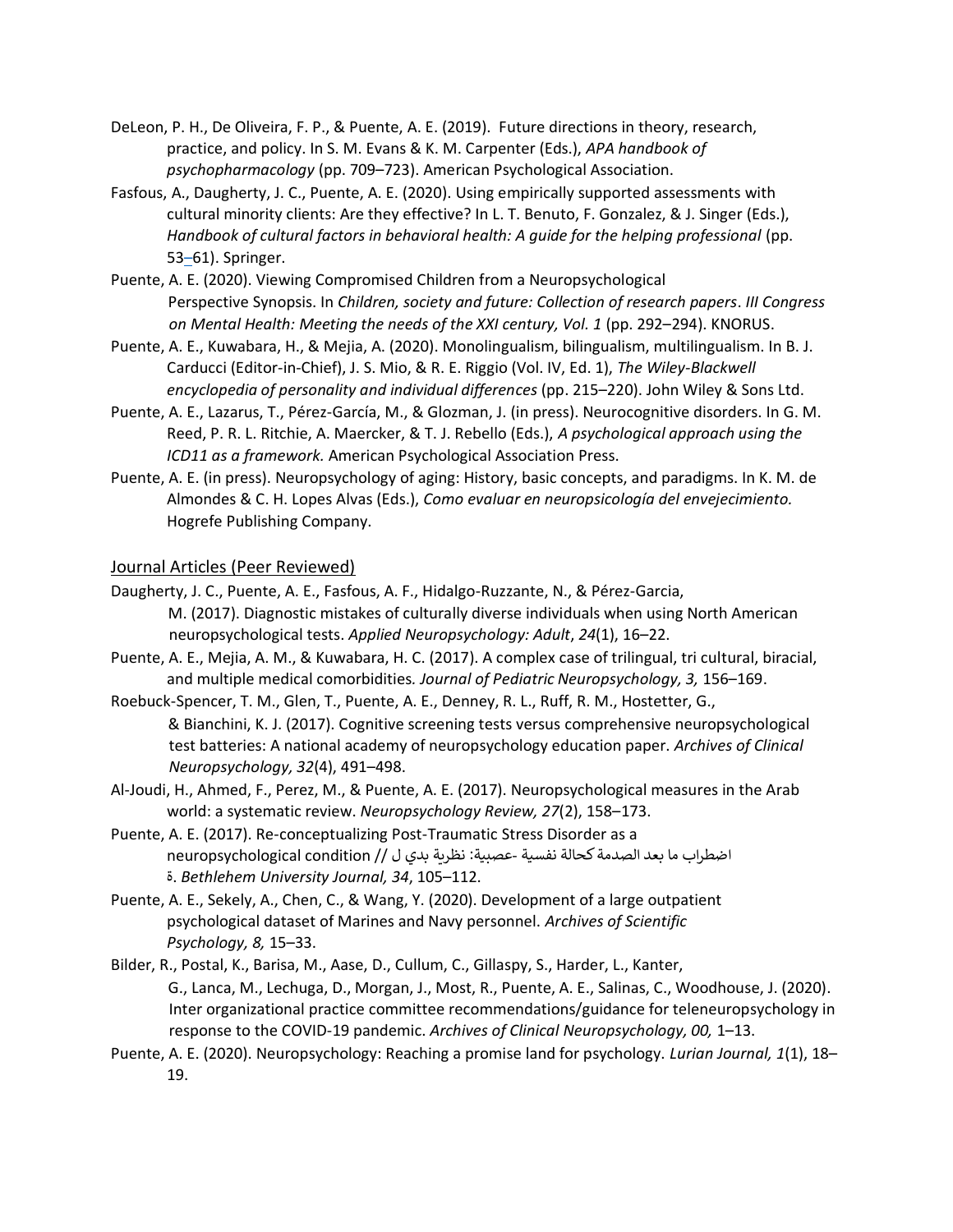- Daughtery, J. C., Puente, A. E., Lozano-Ruiz, A., & Pérez-García, M. (2020). Cultural accommodations for cutoff scores of embedded performance validity tests in a Spanish college population. *Applied Neuropsychology: Adult,* 1–8.
- Ripon, R. K., Mim, S. S., Puente, A. E., Hossain, S., Babor, M. M. H., Sohan, S. A., & Islam, N. (2020). COVID-19: Psychological effects on a COVID-19 quarantine population in Bangladesh. *Heliyon, 6*(11), 1–7.
- Bueso-Izquierdo, N., Daugherty, J. C., Puente, A. E., & Caparros-Gonzalez, R. A. (2021). Intimate partner violence and pregnancy during the COVID-19 pandemic*. Journal of Gender Studies.* (online article)

## **Miscellaneous Publications**

#### Abstracts

- Mejia, A. M., Hernandez-Meija, M. I., Leonard, B., Rios, J., & Puente, A. E. (2017). A comparison between Latin Americans across the Mexican, Puerto Rican, and Spaniard versions of the WAIS-III. *Clinical Neuropsychologist, 31*(4), 782.
- Kantor, R., Smith, J., Douglas, K., Puente, A. E. (2020). Topographicalagnosia secondary to corpus commissurotomy: Unpublished data from Roger W. Sperry. Presented at 2020 APA Virtual Conference.

#### Interviews

- Kadushikina, E. (2017). Interview with Dr. Antonio Puente. Conference on early development issues. *MSU*.
- Clay, R. A. (2017, January). APA's 2017 President aims to build Latin American Ties. *Monitor on Psychology.*
- American Psychological Association. (2017, January 27). APA thanks VA for exempting health care provider positions from freeze. *American Psychological Association.*
- Riley, M. (2017, May 22). Cuban immigrant wonders why some succeed after trauma and others do not. *StarNews.*
- Hersher, R., & Hsu, A., (2017, September 1). Texas expedites help from out-of-state health care providers. *WWNO.*
- American Psychological Association. (2017, September 6). APA statement on President Trump's decision to end DACA. *Newswise.*
- Mohney, G. (2017, November 20). Mass murderers and sanity*. Healthline.*
- Newsweek Article (2017). Rescinding DACA could spur a public health crisis, from lost services to higher rates of depression, substance abuse. *Newsweek.*
- USA Today Op-Ed (2017, December 18). Keep DACA and the dreamers. They'll make America even greater. *USA Today.*
- Monitor on Psychology Presidential Column.
	- a. Puente, A. E. (2017, January) "*The Status Quo is No Longer Viable"*
	- b. Puente, A. E. (2017, February) *"From 'Obamacare' to 'Our Nation's Care'?"*
	- c. Puente, A. E. (2017, March) *"Celebrating 125 years"*
	- d. Puente, A. E. (2017, May) *"Who is Tony Puente?"*
	- e. Puente, A. E. (2017, June) *"Connecting with Cuba"*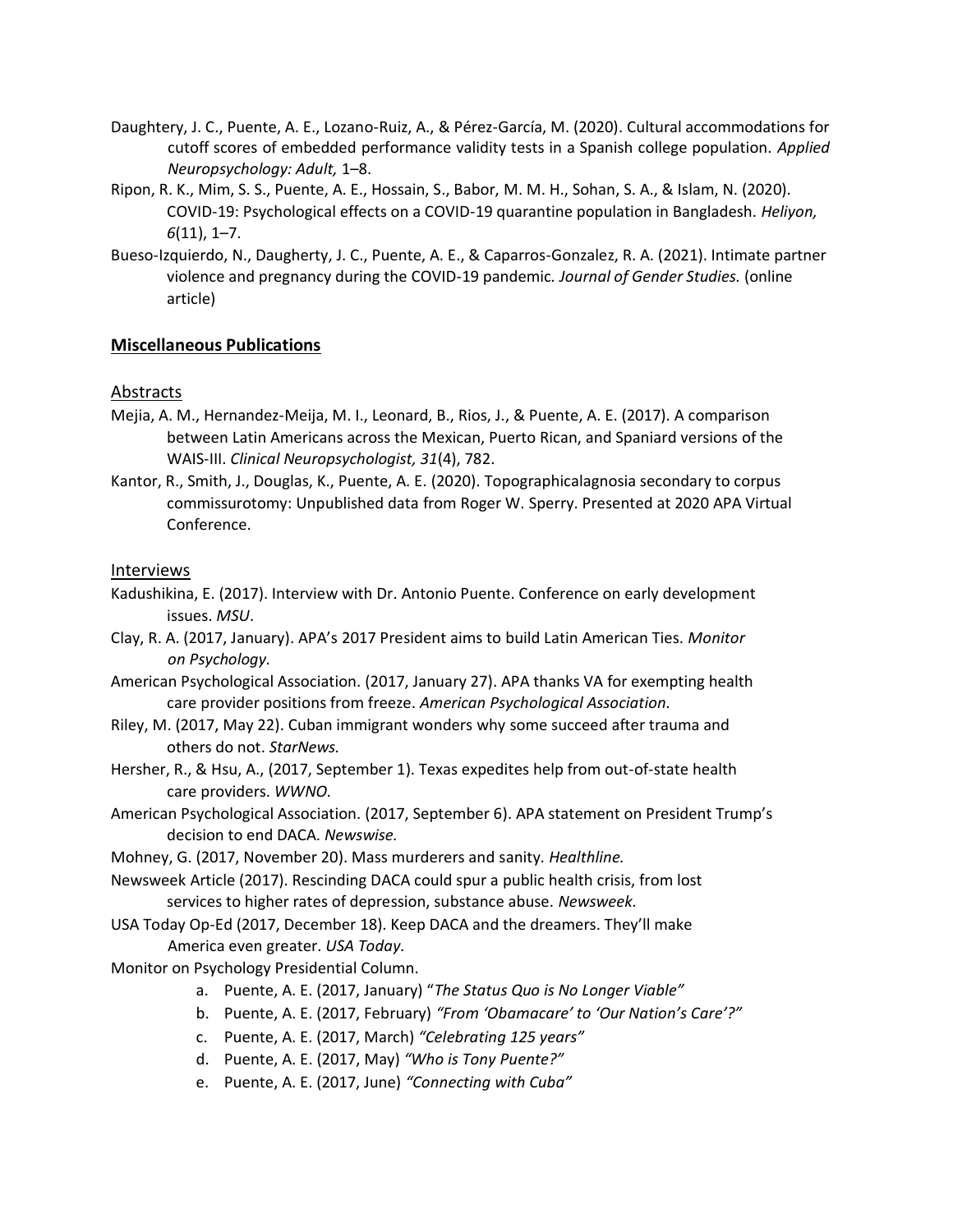- f. Puente, A. E. (2017, September) *"If not Psychologists, then who*?"
- g. Puente, A. E. (2017, October) *"The Importance of Research with Non-Human Animals"*
- h. Puente, A. E. (2017, November) *"Winds of change"*
- i. Puente, A. E. (2017, December) "*Here's to 125 more!"*
- Winkel, V. (2018, January 19). Impact of DACA in the Cape Fear region. *WHQR.*
- Ducharme, J. (2018, June 19). 'What this amounts to is child abuse.' The psychology of separating kids from their parents. *Time.*
- Andrusiak, R. (2018). Following Trump's zero tolerance policy on children's health. *Canadian Broadcasting Corporation.*
- Villarreal, A. (2018, November 9). Left behind: Families face uncertain futures when fathers are deported. *The Guardian.*
- Anderson, K. (2019, November). Aging well… emotionally, your feelings, your health. *Community Corner.*
- Hilburn, R. L., & Keith, R. (2020, January 9). Coastline: Neuropsychologist on fostering healthy brains: Why war zone brain injury is prolific. *WHQR.*
- Jones, K. (2020, March 6). Neuropsychologist explains how Coronavirus can impact mental health. *WWAY*.
- Breisinger, H. (2020, March 30). "This is not the time to go underground": Social distancing and mental health. *WHQR.*
- Johnson, N. (2020, July 19). Wilmington mental health services see more depression, anxiety during COVID-19. *StarNews.*
- Cannon, B. (2020). A problem in the study of psychology, With Antonio Puente, PhD. *Eye of Psychology.*
- Chapman, A., & Senick L. (2020, July 23). Me vs. we (Episode 22) [Audio podcast episode]. In Post Session

Podcast. https://podcasts.apple.com/us/podcast/episode-23-hobby-or-job-withjopickett/id1483783452

- Vance, T. (2020, August). Professor Antonio Puente addresses the pandemic from a different perspective. *UNCW Magazine Spring/Summer 2020.*
- Dery, M. (2020, September 6). Waves to Wisdom Interview: Dr. Antonio Puente [Audio podcast episode]. In Waves to Wisdom

Interviews. https://podcasts.apple.com/us/podcast/waves-to-wisdom-

interviews/id1289680384#episodeGuid=http%3A%2F%2Fwavestowisdom.com%2F%3Fp%3D73 2 39

- Zalaquett, C. (2020, October). Una conversación con el Dr. Antonio E. Puente. *Conversaciones con el Dr. Carlos Zalaquett.*
- Aranda, R. (2020, December). A different holiday season: Coping with the blues. *Tribuna TV.*
- Van Dahlen, B. (2020, December). Conversations with PREVENTS. *U.S. PREVENTS Organization.*
- Landrum, E. (2021, March). Tony Puente: Difference-maker, eternal optimist, ultimate resilience, epic curiosity. [Audio podcast episode]. In *PsychSessions*. https://psychsessionspodcast.libsyn.com/e114-tony-puente-difference-maker-eternal-

optimistultimate-resilience-epic-curiosity

Kelly, J. (2021, May). APA leadership training. *American Psychological Association.* 

Sullivan, K. (2021, June). Surfing state of mind. [Audio podcast episode]. In *My Wave Podcast.* <https://mywavepodcast.sounder.fm/episode/surfingstateofmind?page=2>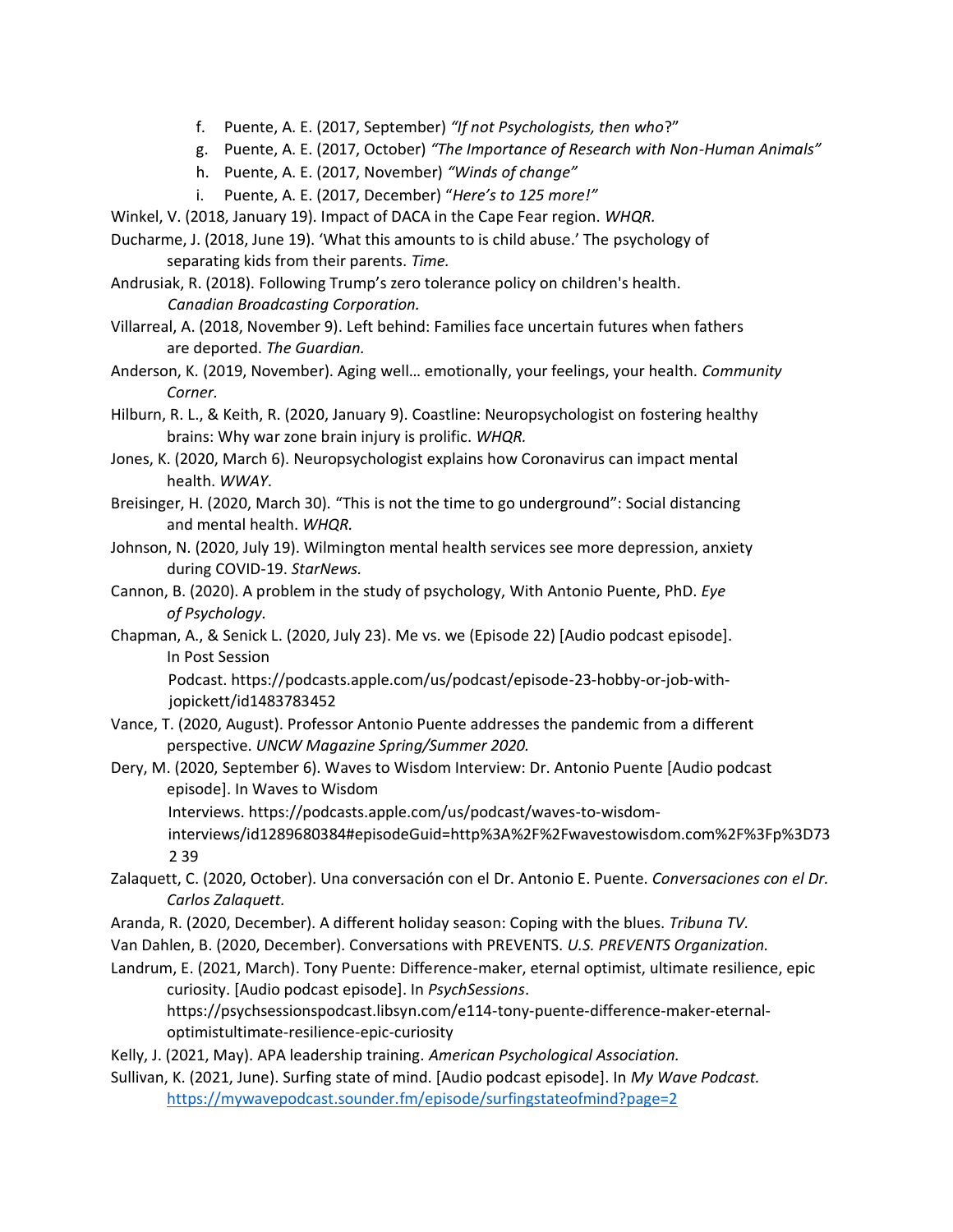## Historical and Encyclopedia Entries

- Puente, A. E., Hernandez, M., & Mejia, A. (2018). The effect of culture and ethnicity on intelligence tests. In E. Braaten (Ed.), *Sage Encyclopedia of Intellectual and Developmental Disorders.* Springer.
- Kuwabara, H., Mejia, A., & Puente, A. E. (2020). Monolingualism, bilingualism, multilingualism. *The Wiley-Blackwell Encyclopedia of Personal and Individual Differences.*

## **Commentaries, Letters, Reviews, Summaries**

- Puente, A. E. (2017). Response to article on call to deny firearms to anyone diagnosed with a mental illness. *American Psychological Association.*
- Puente, A. E., & Evans, A. C. (2017). Letter to the editors. *International Journal of Applied Psychoanalytic Studies, 14*(3), 163-164.
- Puente, A. E. (2020). The hidden challenge of COVID-19: Maintaining during an extended period of uncertainty. *Intracoastal Living.*
- Puente, A. E. (2020). What is a good mentor? (And How Do You Get and Keep One?). *Eye of Psychology.*
- Puente, A. E. (2020). COVID-19: When will the hurricane ever end? *Intracoastal Living.*

Puente, A. E. (in press). [Commentary Review of the book *Topics in General Psychology and Clinical Psychology,* by F. A. Paniagua].

#### **Book Endorsements**

Seligman, M., (2018). *The hope circuit.* Public Affairs Publishing.

Dryjanska, L. & Guia, R. (2018). *Silver universe: Views on active living.* Rowman & Littlefield Publishers, Inc.

Randolph, J. (2020). *The brain health book*. Norton Professional Books.

Zimbardo, P. (2020). *Zimbardo: An oral history.* Stanford Historical Society Oral History Program, Stanford University. Giunti Editore.

Paniagua, F. A. (2022). *Temas en psicología general y psicología clínica.* 

# **Test Translations**

Ben-Porath, Y., Tellegen, A., Puente, A. E. (2020). [Spanish translation of the MMPI-3 Manual Supplement]. Pearson.

Garcia-Peltoniemi, R., Chaviano, A., Puente, A. E. (2020). [Spanish translation of the MMPI-3 Spanish Test Booklet]. Pearson.

# **Obituaries**

Horton, A. M., Jr., Allen, D., & Puente, A. E. (2018). Gerald "Jerry" Goldstein (1931–2017). *American Psychologist*, *73*(3), 291.

Puente, A. E. (2018). Ronald Ernest Fox (1936–2018). *News and Observer.* 

- Matthews, L. H., & Puente, A. E. (2020). Janet Rogers Matthews (1944–2019). *American Psychologist*, *75*(3), 414.
- Puente, A. E. (2020). Nicholas "Nick" Cummings (192[5–](https://doi.apa.org/doiLanding?doi=10.1037%2Famp0000230)[20](https://doi.apa.org/doiLanding?doi=10.1037%2Famp0000230)20). *Cummings Graduate Institute for Behavioral Health Studies*.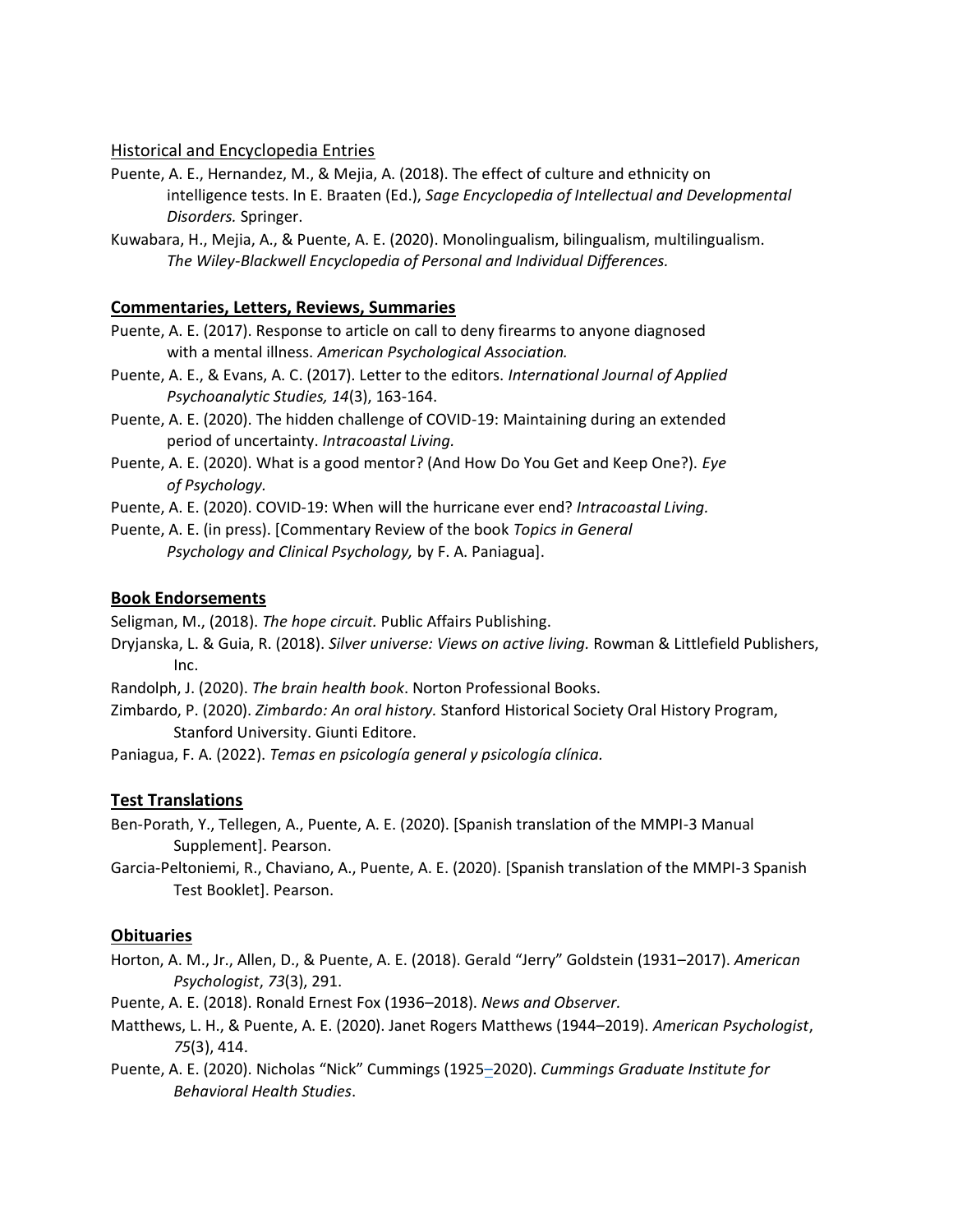# **Courses Taught**

Brain and Behavior Clinical Neuropsychology General Psychology History of Psychology

## **Honors Students**

Jazmin Rios (2017) Amanda Cook (2018) Ryan Huth (2020)

| <b>Dissertation Defense Committee</b> |                                                                                                                                       |                                                       |      |  |
|---------------------------------------|---------------------------------------------------------------------------------------------------------------------------------------|-------------------------------------------------------|------|--|
| Author                                | <b>Title</b>                                                                                                                          | Director(s)                                           | Year |  |
| Carlos Burneo Garcés                  | Modalidades de agresión en<br>entornos penitenciarios<br>hispanohablantes                                                             | Miguel Pérez García &<br>Raquel Vilar López           | 2017 |  |
| Natalia Bueso Izquierdo               | La mente del hombre maltratador:<br>una perspectiva neurocientífica                                                                   | Miguel Pérez García &<br>Natalia Hidalgo Ruzzante     | 2018 |  |
| Sandra Rute Pérez                     | Intervención neuropsicológica<br>basada en nuevas tecnologías<br>para personas con daño cerebral<br>en fase crónica y para mayores    | Alfonso Caracuel Romero & 2018<br>Miguel Pérez García |      |  |
| María de los Ángeles García<br>León   | El papel de la resiliencia en la<br>percepción del estrés psicológia y<br>en la eficacia de un programa para<br>el control del estrés | María Isabel Peralta<br>Ramirez                       | 2018 |  |
| Julia C. Daugherty                    | Alteraciones neuropsicológicas y<br>cerebrales en mujeres<br>supervivientes de violencia de<br>género                                 | Natalia Hidalgo Ruzzante<br>& Miguel Pérez García     | 2020 |  |
| María Vélez Coto                      | Variables moduladoras de la<br>cognición en el desempleo                                                                              | Alfonso Caracuel Romero & 2020<br>Miguel Pérez Garcia |      |  |

#### **Legal Cases**

Thompson v. International Paper, No. COA15-1383 (2017) *Worker's compensation-personal injury hearing)*  Information retrievable at [https://law.justia.com/cases/north-carolina/court](https://law.justia.com/cases/north-carolina/court-of-appeals/2017/15-1383.html)[ofappeals/2017/15-1383.html](https://law.justia.com/cases/north-carolina/court-of-appeals/2017/15-1383.html)

Salazar v. Ryan, No. CV-96-00085-TUC-FRZ (D. Ariz. June 19, 2017)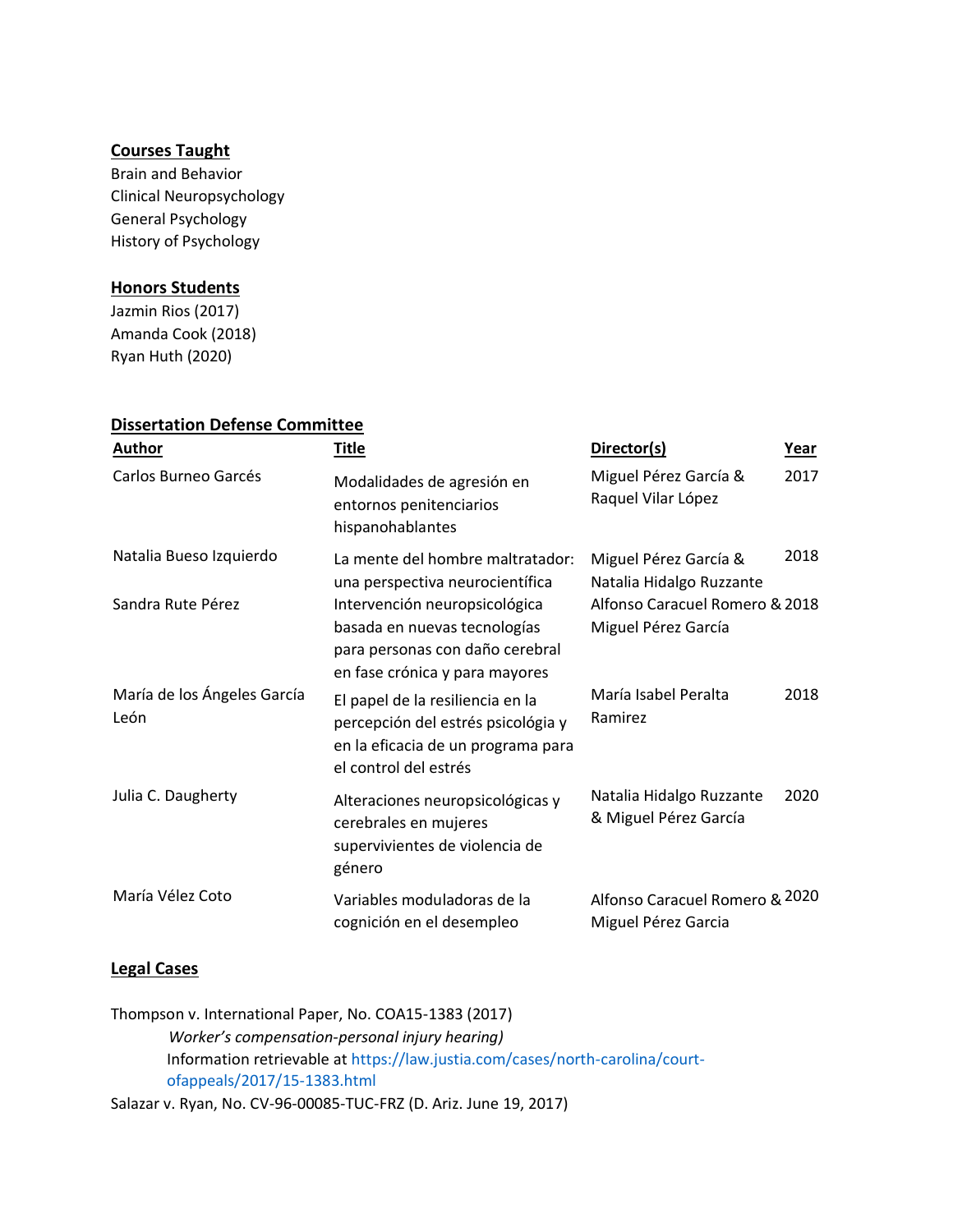| Criminal hearing: Death penalty                                                             |
|---------------------------------------------------------------------------------------------|
| Information retrievable at https://casetext.com/case/salazar-v-ryan-                        |
| 8/?PHONE_NUMBER_GROUP=C&NEW_CASE_PAGE=N                                                     |
| State of Arizona v. Busso-Estopellan, No. CR2011-133622-001SE (2018)                        |
| Criminal hearing: Death penalty                                                             |
| State of North Carolina v. Rodriguez, No. 302A14 (N.C. 2018)                                |
| Criminal hearing: Death penalty                                                             |
| Case involving Intellectual Disability                                                      |
| Information retrievable at https://www.courtlistener.com/opinion/4505528/state-v-rodriguez/ |
| Golder v. Clewis, No. 17-CVS-966 (2018)                                                     |
| Personal injury hearing                                                                     |
| Rodriguez v. Tyson Foods, No. 16-CVS-190 (2018)                                             |
| Personal injury hearing                                                                     |
| Prentice v. North Carolina State Ports Authority, No. IC-TA-2245/AG-17-00916 (2018)         |
| Worker's compensation-personal injury hearing Crossman v. JFK                               |
| Medical Center (2019)                                                                       |
| Personal injury hearing                                                                     |
| State of Texas v. Acosta, No. 1513043 (2019)                                                |
| Criminal hearing: Death penalty                                                             |
| Information retrievable at https://www.txcourts.gov/media/1446126/tarrant-11_13_19-         |
| jgmthector-acosta.pdf                                                                       |
| People v. Jose Francisco Guerra, No. SA004990 (2020)                                        |
| Criminal hearing: Death penalty                                                             |
| Information retrievable at https://scocal.stanford.edu/opinion/people-v-guerra-33610        |
|                                                                                             |

# **Electronic Sources**

## **Webinars**

- Puente, A. E. (2017). *Getting reimbursed: How to successfully bill with CPT codes.*  [Webinar]. Presented through the American Psychological Association and APA Practice Organization.
- Puente, A. E. (2017). *UWF-Psi Chi- Skype Webinar for formal induction.*
- Puente, A. E. (2017). *Cultural adaptations of psychotherapy: Progress, resistance, and unfinished business.*
- Puente, A. E. (2018). *30 years of searching how to perform neuropsychological evaluations of Spanish speakers: Lessons learned & challenges ahead.* Presented to Hispanic Neuropsychological Society.
- Puente, A. E. (2018). *How to effectively use H & B codes.* Presented at APA Reimbursement.
- Puente, A. E. (2018). *Modernization*. Presented during an APA Webinar.
- Puente, A. E. (2018). *APA expanded advocacy model: Integrated priority setting.*
- Puente, A. E. (2018). *Expanded APA advocacy model: Budgeting process.*

Presented through GoToWebinar.